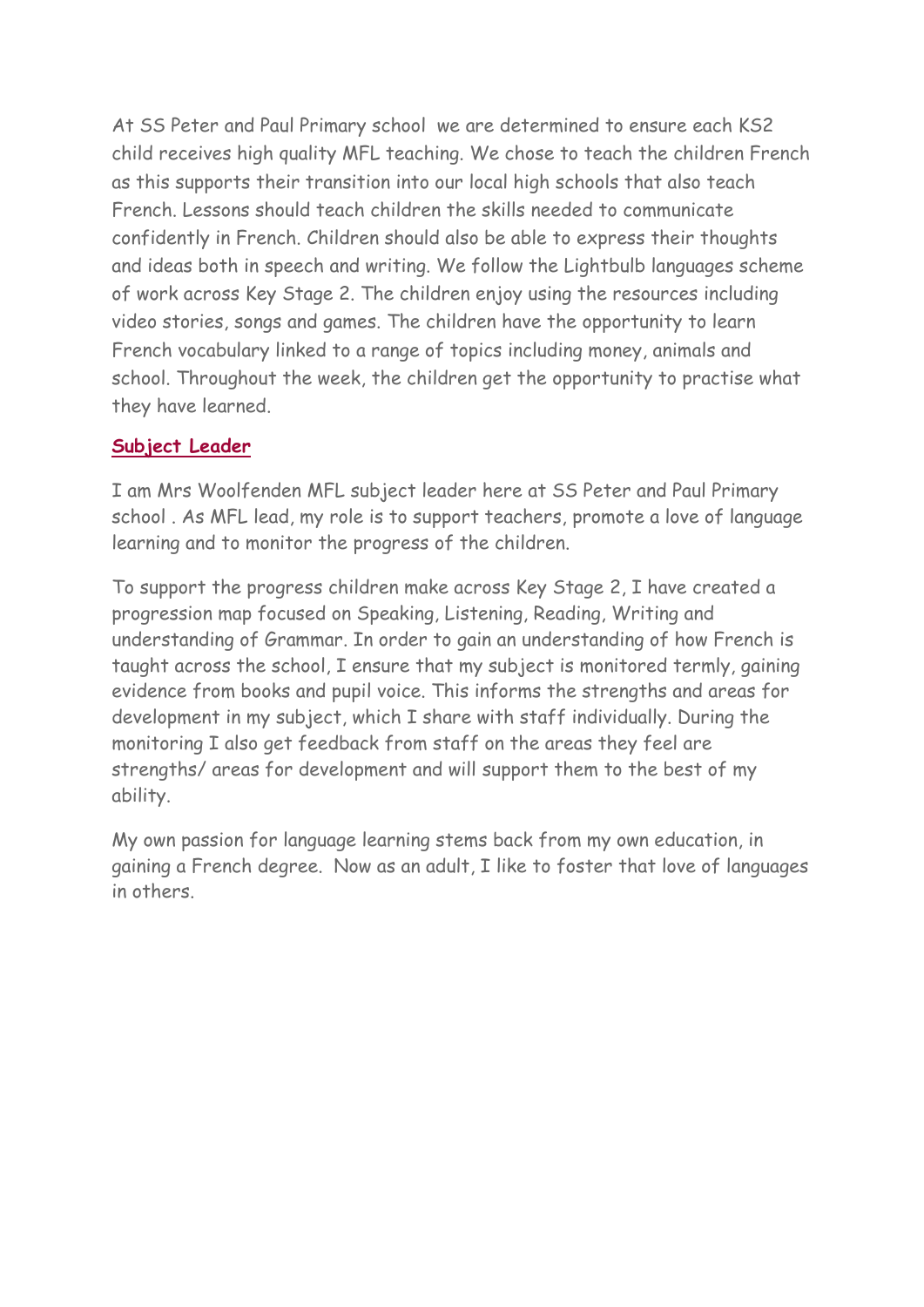# MFL [progression](https://hillsideprimary.org.uk/wp-content/uploads/2018/12/MFL-progression-of-skills.pdf) of skills

The objectives for MFL in KS2 are clearly set out for each year group in the National Curriculum:

## **Key Stage 2**

### **Pupils should be taught about:**

- listen attentively to spoken language and show understanding by joining in and responding
- explore the patterns and sounds of language through songs and rhymes and link the spelling, sound and meaning of words
- engage in conversations; ask and answer questions; express opinions and respond to those of others; seek clarification and help\*
- speak in sentences, using familiar vocabulary, phrases and basic language structures
- develop accurate pronunciation and intonation so that others understand when they are reading aloud or using familiar words and phrases\*
- present ideas and information orally to a range of audiences\*
- read carefully and show understanding of words, phrases and simple writing
- appreciate stories, songs, poems and rhymes in the language
- broaden their vocabulary and develop their ability to understand new words that are introduced into familiar written material, including through using a dictionary
- write phrases from memory, and adapt these to create new sentences, to express ideas clearly
- describe people, places, things and actions orally\* and in writing
- understand basic grammar appropriate to the language being studied, including (where relevant): feminine, masculine and neuter forms and the conjugation of high-frequency verbs; key features and patterns of the language; how to apply these, for instance, to build sentences; and how these differ from or are similar to English

# **The contribution of MFL to teaching in other curriculum areas English**

The learning of a modern foreign language contributes to the development of our children's listening and speaking skills. It also develops the children's grasp of linguistic features such as rhyme, rhythm and emphasises the importance of knowing the role of different word types in sentence structure.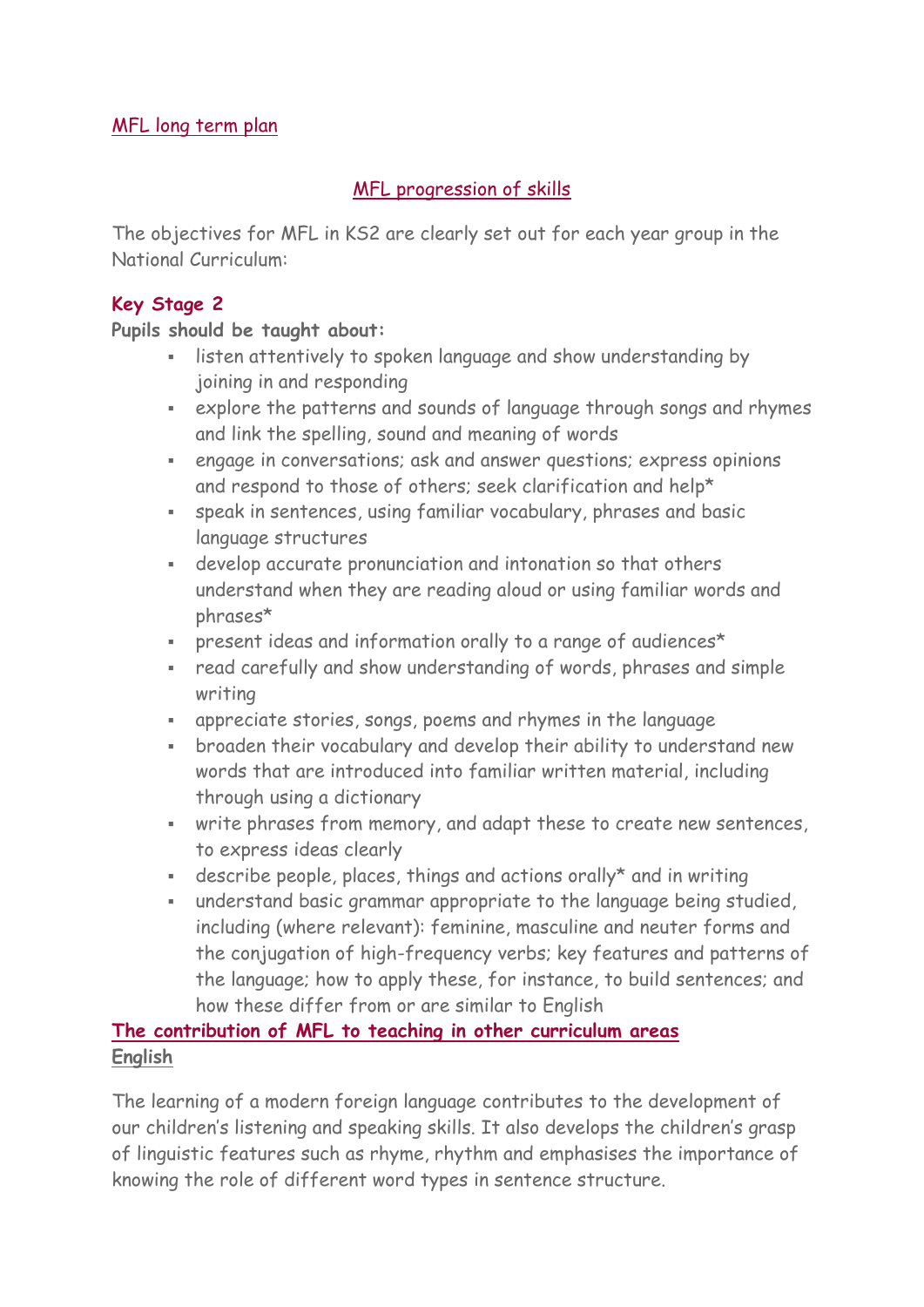### **Mathematics**

Children reinforce their time-telling skills by playing time-related games in the foreign language. We play number games, too, that reinforce their counting and calculation skills, expand their understanding of date, and increase their knowledge about money.

## **Personal, social and health education (PSHE)**

One of the main benefits to the children of learning a modern foreign language at primary school level is a social one. It gives the children the opportunity to learn about cultures from a different country. Lessons also give children the opportunity to take part in paired/ group work.

### **Geography**

We ask the children to do research on the different countries in which the French language is spoken after they have first found them on a map or a globe. In MFL lessons children will learn the names of cities and towns in France and will also begin to describe the weather.

### **Computing**

Videos, games and programmes are used on the interactive whiteboard support and engage children in their French learning.

### **MFL and SMSC**

### **Spiritual**

MFL supports Spiritual development by getting the pupils excited about learning about the world around them.

### **Moral**

MFL supports Moral development by encouraging pupils to recognise the importance of learning a MFL from another country to enable them to respect how difficult it is when people visit Britain and try to speak a new language.

### **Social**

MFL supports Social development by allowing children to work with a partner or as part of a group.

### **Cultural**